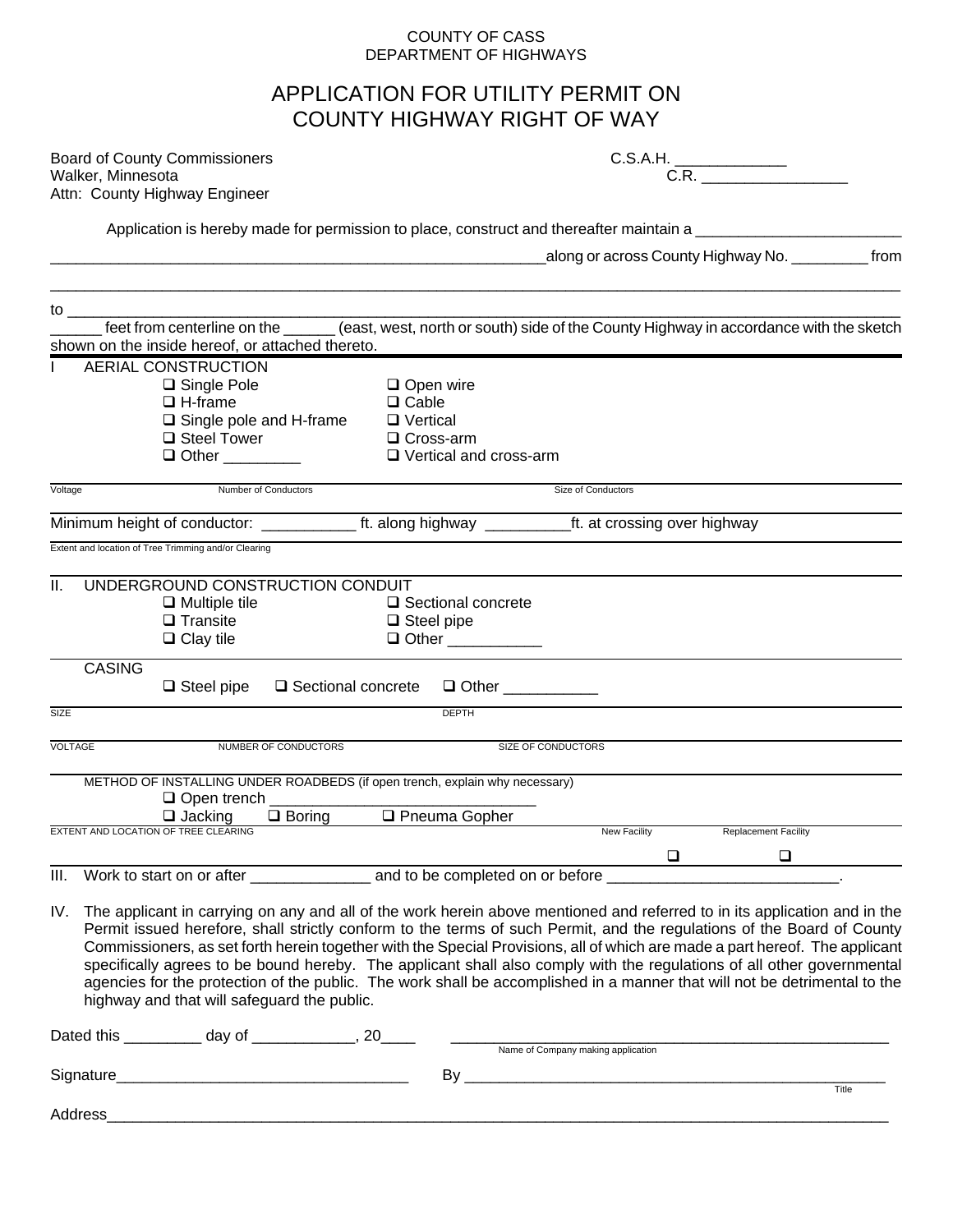#### **DEFINITIONS**

*Utility*. Under this over "utility" shall mean and include all privately, publicly or co-operatively owned communication lines and facilities, any systems, lines and facilities for the distribution and transmission of electrical energy, oil, gas, water, sewer, steam and other pipe lines, railways, ditches, flumes or other structures which under the laws of this State or the ordinance of any town or city may be constructed, placed or maintained across, along or on county highway right of way. Dependent upon the meaning intended in the context, "utility" shall also mean the utility company, inclusive of any wholly owned subsidiary.

#### GENERAL

I. Except as otherwise permitted, utility construction and relocation on county highway right of way shall not be commenced until an application for a permit has been made and such permit granted. The permit sketch shall show the location of the proposed utility with reference to county highway centerline. A copy of the sketch shall be provided for each copy of such permit.

II. Burning or disking operations and/or the use of chemicals to control or kill trees, brush and other vegetation is prohibited without prior approval from the County Highway Engineer.

III. All waterways and lines of drainage shall remain operative.

IV. Wherever topsoil and sod are disturbed they shall be replaced and maintained satisfactorily until the turf is established.

V. The utility facility and installation shall not interfere with any existing utility facilities on the county highway right of way.

VI. When necessary, barricades, warning devices and flagmen shall be provided by the utility during all phases of their construction and maintenance operations on county highway right of way.

VII. At the time of construction of the utility and at the times of subsequent maintenance, prior to approval shall be obtained from the County Highway Engineer for the cutting and trimming of trees within the county highway right of way. The utility shall advise the County Highway Engineer at least 48 hours in advance of its intent to start clearing and grubbing operation so that proper supervision can be provided.

VIII. The Utility shall notify the County Highway Engineer of its intent to perform service and maintenance operations which will interfere with the flow of traffic on county highways, and shall obtain his approval prior to performing such operations. However, the Company may perform service and maintenance operations on county highways including opening and disturbing the surface of the right of way without prior approval in those instances where an emergency exists that is dangerous to the life or safety of the public and which requires immediate repair. The Utility shall take all necessary and reasonable safety measures to protect the traveling public and shall notify the County Highway Engineer at the earliest possible moment.

IX. If any time Cass County, acting through its Board of County Commissioners, shall deem it necessary to make any improvements or changes on all or any part of the right of way of the County Highway which affect a utility located on county highway right of way, then and in such event, the owner of the utility shall within 15 days after written notice from the Board of County Commissioners, or its authorized agent, proceed to alter, change, vacate or remove said utility from the county highway right of way so as to conform to said county highway changes and as directed by the Board of County Commissioners. Such work shall be done without any cost whatsoever to Cass County and shall be completed within the date specified in said written notice. The Utility shall assume all liability and save Cass County harmless from any and all claims of damage of any nature whatsoever occasioned by reason of not having removed said utility within the time specified in said notice.

X. The Utility shall assume all liability for, and safes the County, its agents and employees, harmless from any and all claims for damages, actions or causes of action arising out of the work to be done herein and the continuing

uses by the Utility, including but not limited to the placing, constructing, reconstructing, maintaining and using of said utility under this application

#### and Permit.

XI. The Board of County Commissioners may require the Utility, or its contractor, to furnish a deposit in the form of a certified check, a surety bond or corporate undertaking, in favor of the Board of County Commissioners of Cass County, for an expense incurred by the County in the repairing of damage to any portion of the county highway right of way caused by work performed under a Permit, including any out of the ordinary engineering supervision and inspection expense provided by the county. In those instances wherein a deposit is required, the amount of the deposit shall be specified in the Special Provisions of a permit. If a check is furnished, any monies remaining over and above such expense shall be returned to the applicant.

XII. The Permit as issued does not in any way imply an easement on private property.

XIII. The installations shall be made in conformity with all applicable laws, regulations and codes covering said installations. All installations shall e made in conformity with regulations of governmental agencies for the protection of the public.

XIV. Upon completion of an installation, the Utility shall restore the county highway right of way to its original condition. The Utility shall then notify the office of the County Highway Engineer of the completion of the work so that inspection can be made to determine its acceptability.

#### AERIAL

I. There shall be only a single pole line on the county highway right of way on either side of the center line thereof.

II. Longitudinal installations on county highways shall normally be located in the outer five feet of the right of way. At crossing of the county highway, poles shall be placed at a minimum of thirty feet from the shoulder lines of the through roadbeds unless right of way widths are prohibitive to such location.

III. The location of all brace poles, anchors and anchor poles within the limits of the county highway right of way shall be approved by the County Highway Engineer.

IV. In those instances in which a Utility is issued a Permit or Permits for construction on both sides of the county highway right of way in a given are, such Permit is conditioned upon the Utility subsequently providing joint use to other Utilities upon reasonable terms mutually agreeable to the Utilities.

#### UNDERGROUND

I. All crossings of the roadbeds of the county highways shall be made by boring inside a casing or carrier pipe, or by jacking, unless this procedure is modified in the Special Provisions of the Permit. The auger shall not lead the casing or carrier pipe by more than one inch. Open trenching shall be restricted to the area from 5 feet beyond the shoulder to the right of way line except as modified in the Special Provisions of the Permit

II. When pipes with bells or flanges are installed, the crossings of the roadbeds of the county highway shall be made by boring inside a conduit as provided in paragraph I of this section or jacking a conduit of sufficient diameter to permit threading the carrier pipe through it.

III. All voids caused by jacking or boring shall be filled by pressure grouting. The grout materials shall consist of a sand-cement slurry of at least two sacks of cement per cubic yard and a minimum of water to assure satisfactory placement.

IV. The underground utilities shall be so installed as virtually to preclude any necessity for disturbing the roadbeds to perform maintenance operations.

V. Underground installations shall be accomplished without damaging or destroying the principal root structure of specimen trees.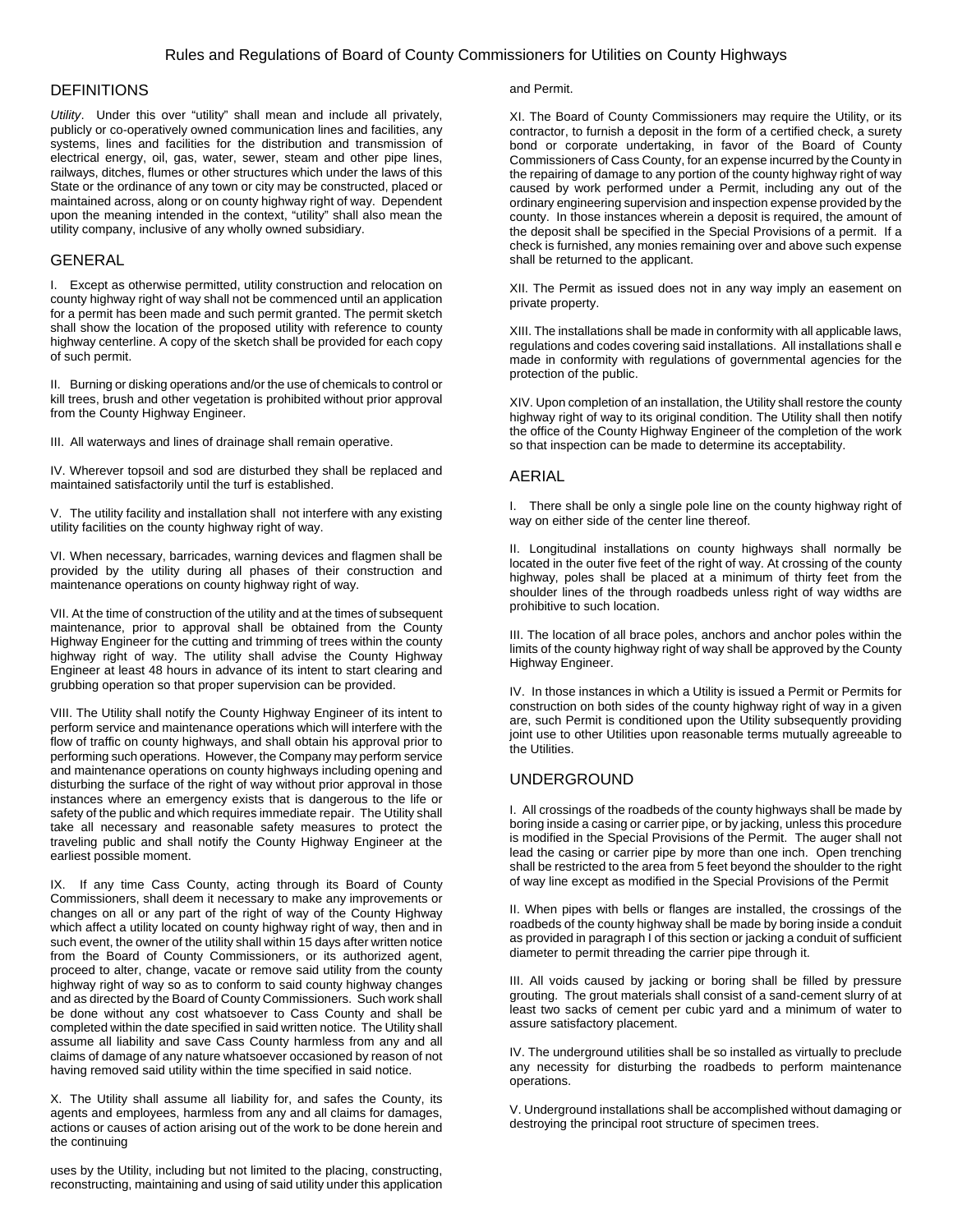## LOCATION SKETCH

Show location of proposed facility in relation to the centerline of the county highway and other pertinent features such as right of way line, shoulder line, curb line and edge of surfacing. The facility should also be referenced to adjacent land lines.